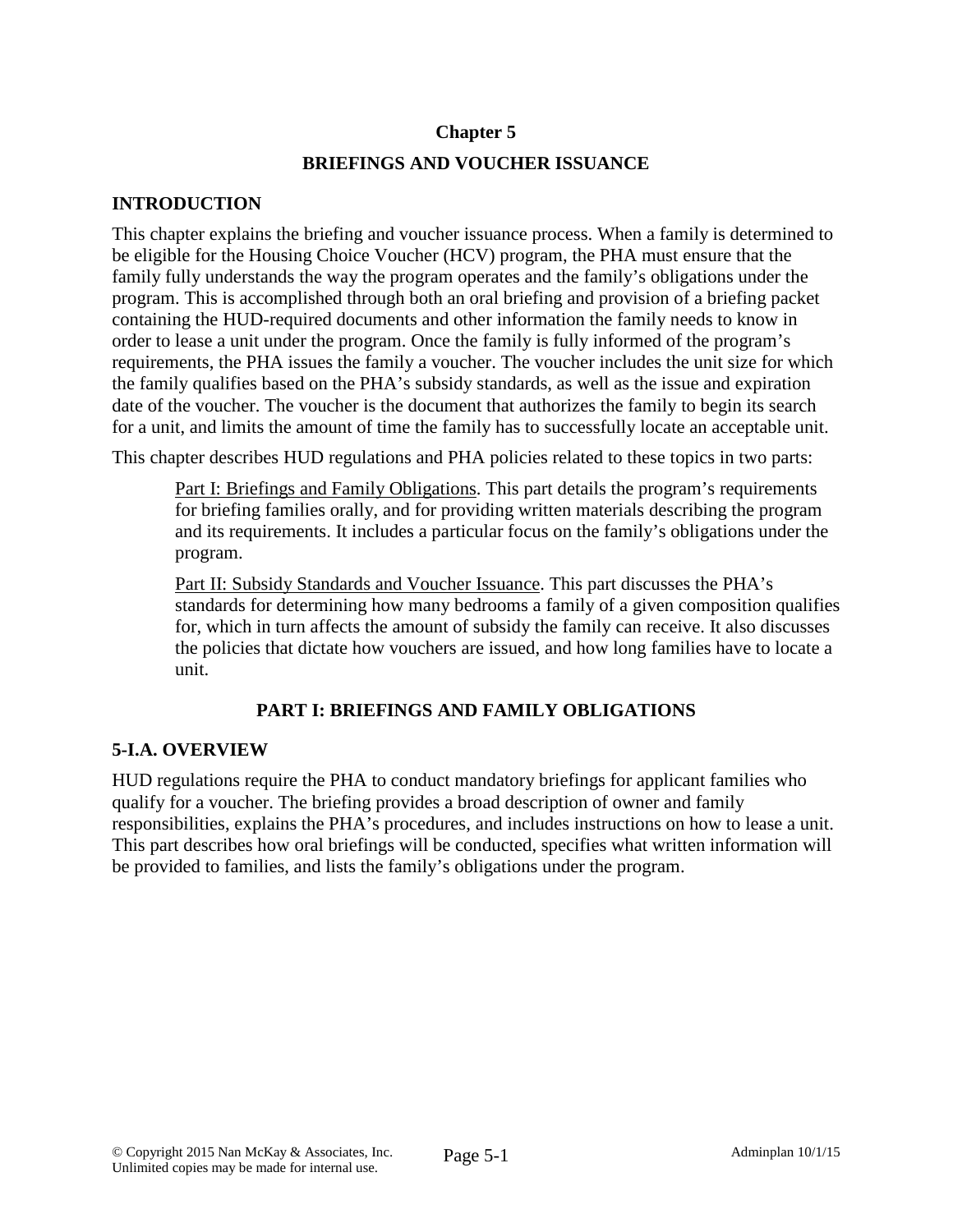## **5-I.B. BRIEFING [24 CFR 982.301]**

The PHA must give the family an oral briefing and provide the family with a briefing packet containing written information about the program. Families may be briefed individually or in groups. At the briefing, the PHA must ensure effective communication in accordance with Section 504 requirements (Section 504 of the Rehabilitation Act of 1973), and ensure that the briefing site is accessible to individuals with disabilities. For a more thorough discussion of accessibility requirements, refer to Chapter 2.

#### PHA Policy

Briefings will be conducted in group meetings.

Generally, the head of household is required to attend the briefing. If the head of household is unable to attend, the PHA may approve another adult family member to attend the briefing.

Families that attend group briefings and still need individual assistance will be referred to an appropriate PHA staff person.

Briefings will be conducted in English. For limited English proficient (LEP) applicants, the PHA will provide translation services in accordance with the PHA's LEP plan (See Chapter 2).

### **Notification and Attendance**

#### PHA Policy

Families will be notified of their eligibility for assistance at the time they are invited to attend a briefing. The notice will identify who is required to attend the briefing, as well as the date and time of the scheduled briefing.

If the notice is returned by the post office with no forwarding address, the applicant will be denied and their name will not be placed back on the waiting list. If the notice is returned by the post office with a forwarding address, the notice will be re-sent to the address indicated.

Applicants who fail to attend a scheduled briefing will be invited to a second briefing upon request only, if the request is made within 10 days of the original briefing date. The PHA will notify the family of the date and time of the second scheduled briefing. Applicants who fail to attend two scheduled briefings, without prior PHA approval, will be denied assistance (see Chapter 3).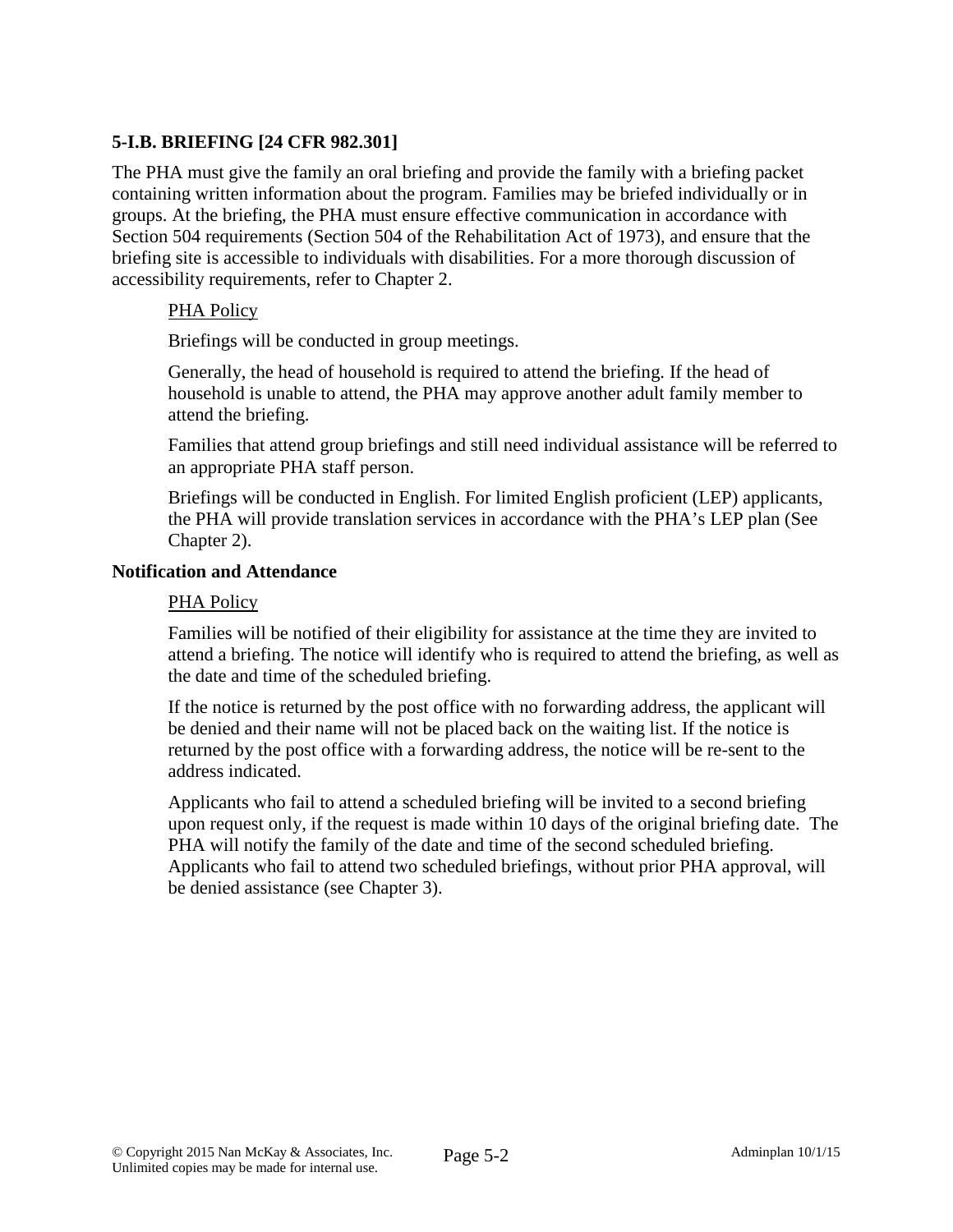# **Oral Briefing [24 CFR 982.301(a)]**

Each briefing must provide information on the following subjects:

- How the Housing Choice Voucher program works;
- Family and owner responsibilities;
- Where the family can lease a unit, including renting a unit inside or outside the PHA's jurisdiction;
- An explanation of how portability works. The PHA may not discourage the family from choosing to live anywhere in the PHA jurisdiction or outside the PHA jurisdiction under portability, unless otherwise expressly authorized by statute, regulation, PIH Notice, or court order;
- The PHA must inform the family of how portability may affect the family's assistance through screening, subsidy standards, payment standards, and any other elements of the portability process which may affect the family's assistance;
- The advantages of areas that do not have a high concentration of low-income families; and
- For families receiving welfare-to-work vouchers, a description of any local obligations of a welfare-to-work family and an explanation that failure to meet the obligations is grounds for denial of admission or termination of assistance.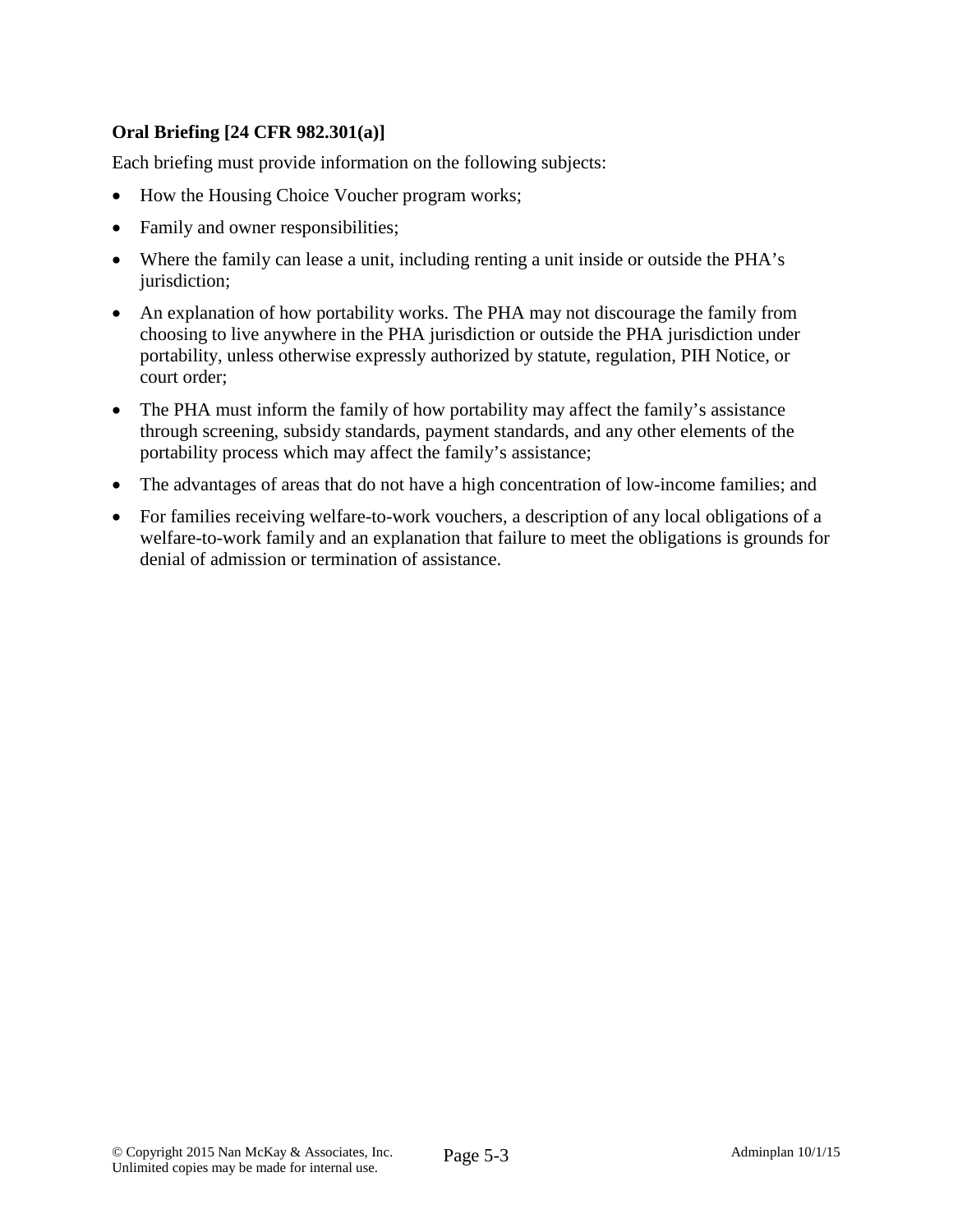# **Briefing Packet [24 CFR 982.301(b)]**

Documents and information provided in the briefing packet must include the following:

- The term of the voucher, voucher suspensions, and the PHA's policies on any extensions of the term. If the PHA allows extensions, the packet must explain how the family can request an extension.
- A description of the method used to calculate the housing assistance payment for a family, including how the PHA determines the payment standard for a family, how the PHA determines total tenant payment for a family, and information on the payment standard and utility allowance schedule.
- An explanation of how the PHA determines the maximum allowable rent for an assisted unit.
- Where the family may lease a unit and an explanation of how portability works, including information on how portability may affect the family's assistance through screening, subsidy standards, payment standards, and any other elements of the portability process that may affect the family's assistance.
- The HUD-required tenancy addendum, which must be included in the lease.
- The form the family must use to request approval of tenancy**,** and a description of the procedure for requesting approval for a tenancy.
- A statement of the PHA policy on providing information about families to prospective owners.
- The PHA subsidy standards including when and how exceptions are made.
- Materials (e.g., brochures) on how to select a unit and any additional information on selecting a unit that HUD provides.
- The HUD pamphlet on lead-based paint entitled *Protect Your Family from Lead in Your Home.*
- Information on federal, state and local equal opportunity laws and a copy of the housing discrimination complaint form.
- A list of landlords known to the PHA who may be willing to lease a unit to the family or other resources (e.g., newspapers, organizations, online search tools) known to the PHA that may assist the family in locating a unit. PHAs must ensure that the list of landlords or other resources covers areas outside of poverty or minority concentration.
- Notice that if the family includes a person with disabilities, the family may request a list of available accessible units known to the PHA.
- The family obligations under the program, including any obligations of a welfare-to-work family.
- The grounds on which the PHA may terminate assistance for a participant family because of family action or failure to act.
- PHA informal hearing procedures including when the PHA is required to offer a participant family the opportunity for an informal hearing, and how to request the hearing.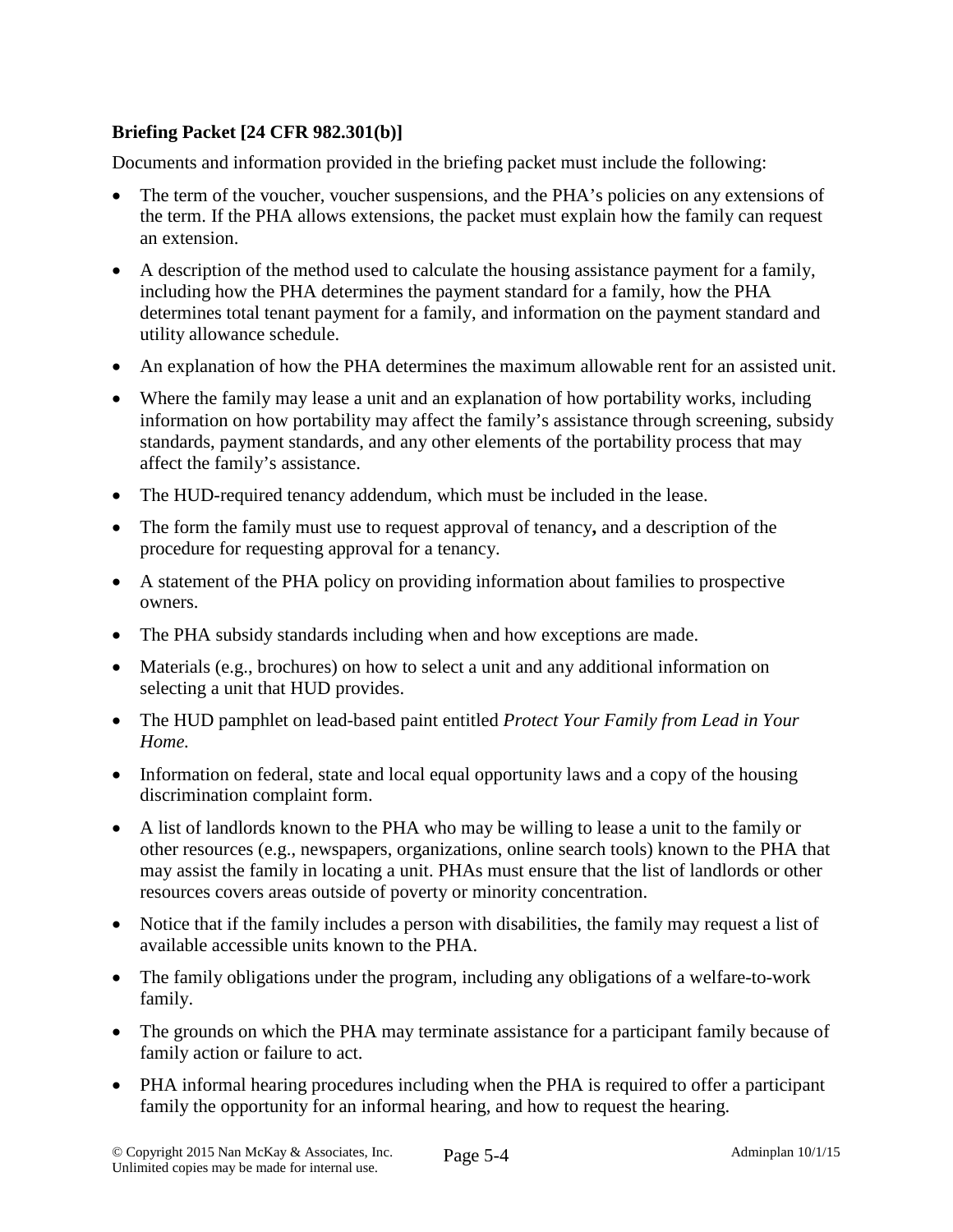If the PHA is located in a metropolitan area, the following additional information must be included in the briefing packet in order to receive full points under SEMAP Indicator 7, Expanding Housing Opportunities [24 CFR 985.3(g)]:

- Maps showing areas with housing opportunities outside areas of poverty or minority concentration, both within its jurisdiction and its neighboring jurisdiction
- Information about the characteristics of these areas including job opportunities, schools, transportation, and other services
- An explanation of how portability works, including a list of portability contact persons for neighboring PHAs with names, addresses, and telephone numbers

### **Additional Items to Be Included in the Briefing Packet**

In addition to items required by the regulations, PHAs may wish to include supplemental materials to help explain the program to both participants and owners [HCV GB p. 8-7, Notice PIH 2010-19].

### PHA Policy

The PHA will provide the following additional materials in the briefing packet:

Information about the protections afforded by the Violence against Women Act of 2013 (VAWA) to victims of domestic violence, dating violence, sexual assault, and stalking (see section 16-IX.C)

"Is Fraud Worth It?" (form HUD-1141-OIG), which explains the types of actions a family must avoid and the penalties for program abuse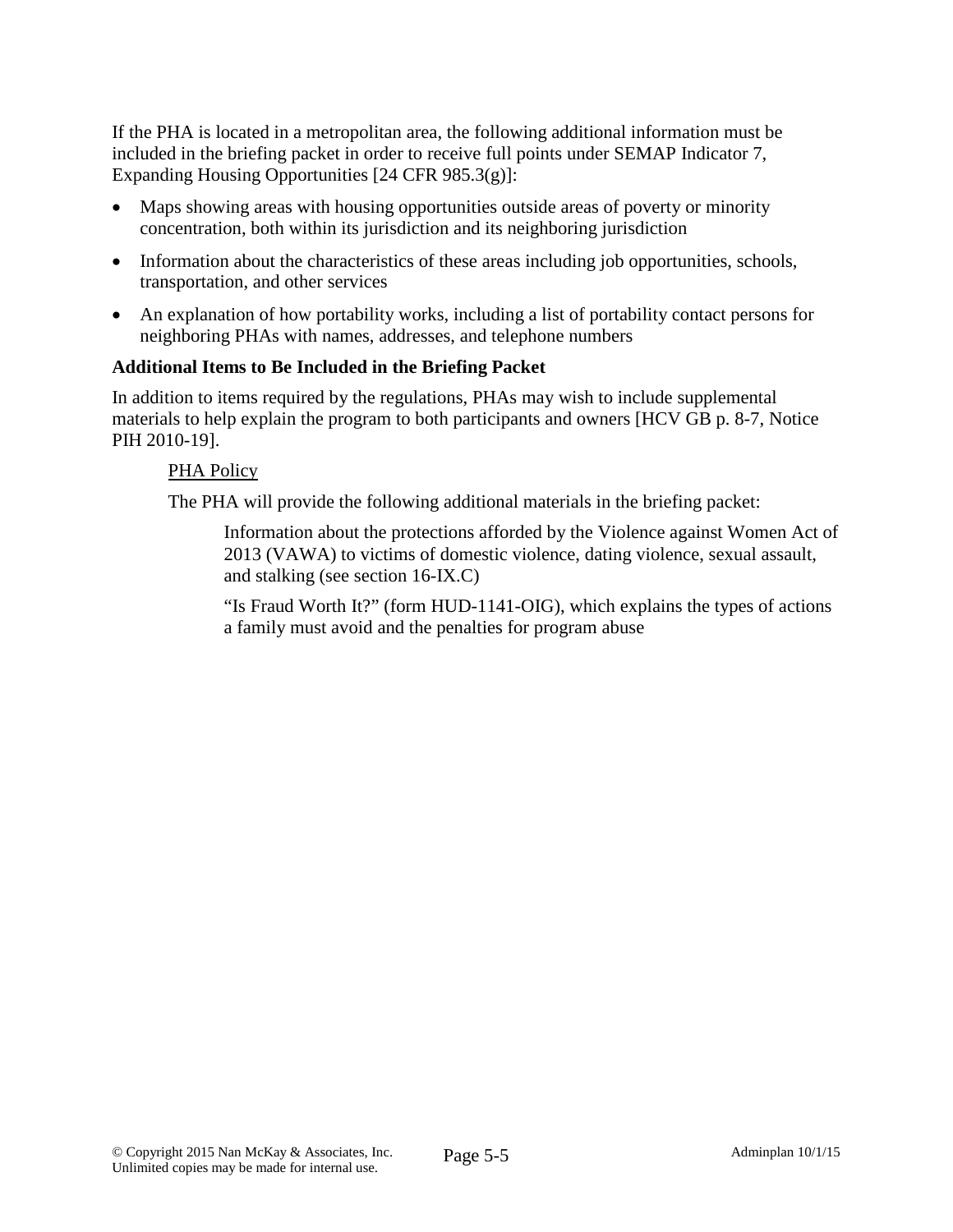# **5-I.C. FAMILY OBLIGATIONS**

Obligations of the family are described in the housing choice voucher (HCV) regulations and on the voucher itself. These obligations include responsibilities the family is required to fulfill, as well as prohibited actions. The PHA must inform families of these obligations during the oral briefing, and the same information must be included in the briefing packet. When the family's unit is approved and the HAP contract is executed, the family must meet those obligations in order to continue participating in the program. Violation of any family obligation may result in termination of assistance, as described in Chapter 12.

### **Time Frames for Reporting Changes Required By Family Obligations**

### PHA Policy

Unless otherwise noted below, when family obligations require the family to respond to a request or notify the PHA of a change, notifying the PHA of the request or change within 10 business days is considered prompt notice.

When a family is required to provide notice to the PHA, the notice must be in writing.

### **Family Obligations [24 CFR 982.551]**

The family obligations of the voucher are listed as follows:

- The family must supply any information that the PHA or HUD determines to be necessary, including submission of required evidence of citizenship or eligible immigration status.
- The family must supply any information requested by the PHA or HUD for use in a regularly scheduled reexamination or interim reexamination of family income and composition.
- The family must disclose and verify social security numbers and sign and submit consent forms for obtaining information.
- Any information supplied by the family must be true and complete.
- The family is responsible for any Housing Quality Standards (HQS) breach by the family caused by failure to pay tenant-provided utilities or appliances, or damages to the dwelling unit or premises beyond normal wear and tear caused by any member of the household or guest.

#### PHA Policy

Damages beyond normal wear and tear will be considered to be damages which could be assessed against the security deposit.

• The family must allow the PHA to inspect the unit at reasonable times and after reasonable notice, as described in Chapter 8 of this plan.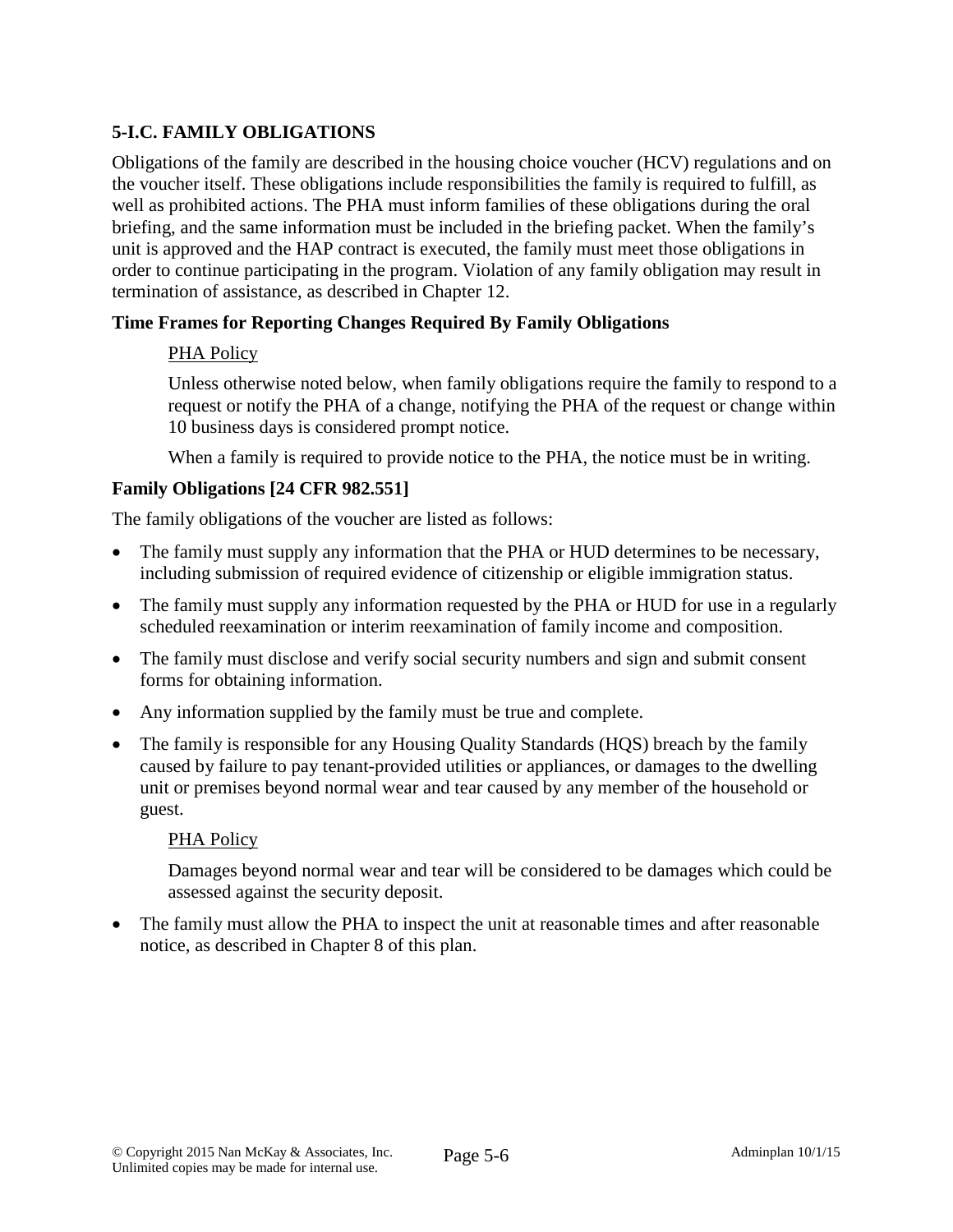The family must not commit any serious or repeated violation of the lease.

# PHA Policy

The PHA will determine if a family has committed serious or repeated violations of the lease based on available evidence, including but not limited to, a court-ordered eviction or an owner's notice to evict, police reports, and affidavits from the owner, neighbors, or other credible parties with direct knowledge.

*Serious and repeated lease violations* will include, but not be limited to, nonpayment of rent, disturbance of neighbors, destruction of property, living or housekeeping habits that cause damage to the unit or premises, and criminal activity. Generally, the criterion to be used will be whether or not the reason for the eviction was the fault of the tenant or guests. Any incidents of, or criminal activity related to, domestic violence, dating violence, sexual assault, or stalking will not be construed as serious or repeated lease violations by the victim  $[24 \text{ CFR } 5.2005(c)(1)].$ 

• The family must notify the PHA and the owner before moving out of the unit or terminating the lease.

### PHA Policy

The family must comply with lease requirements regarding written notice to the owner. The family must provide written notice to the PHA at the same time the owner is notified.

- The family must promptly give the PHA a copy of any owner eviction notice.
- The family must use the assisted unit for residence by the family. The unit must be the family's only residence.
- The composition of the assisted family residing in the unit must be approved by the PHA. The family must promptly notify the PHA in writing of the birth, adoption, or court-awarded custody of a child. The family must request PHA approval to add any other family member as an occupant of the unit.

### PHA Policy

The request to add a family member must be submitted in writing and approved prior to the person moving into the unit. The PHA will determine eligibility of the new member in accordance with the policies in Chapter 3.

• The family must promptly notify the PHA in writing if any family member no longer lives in the unit.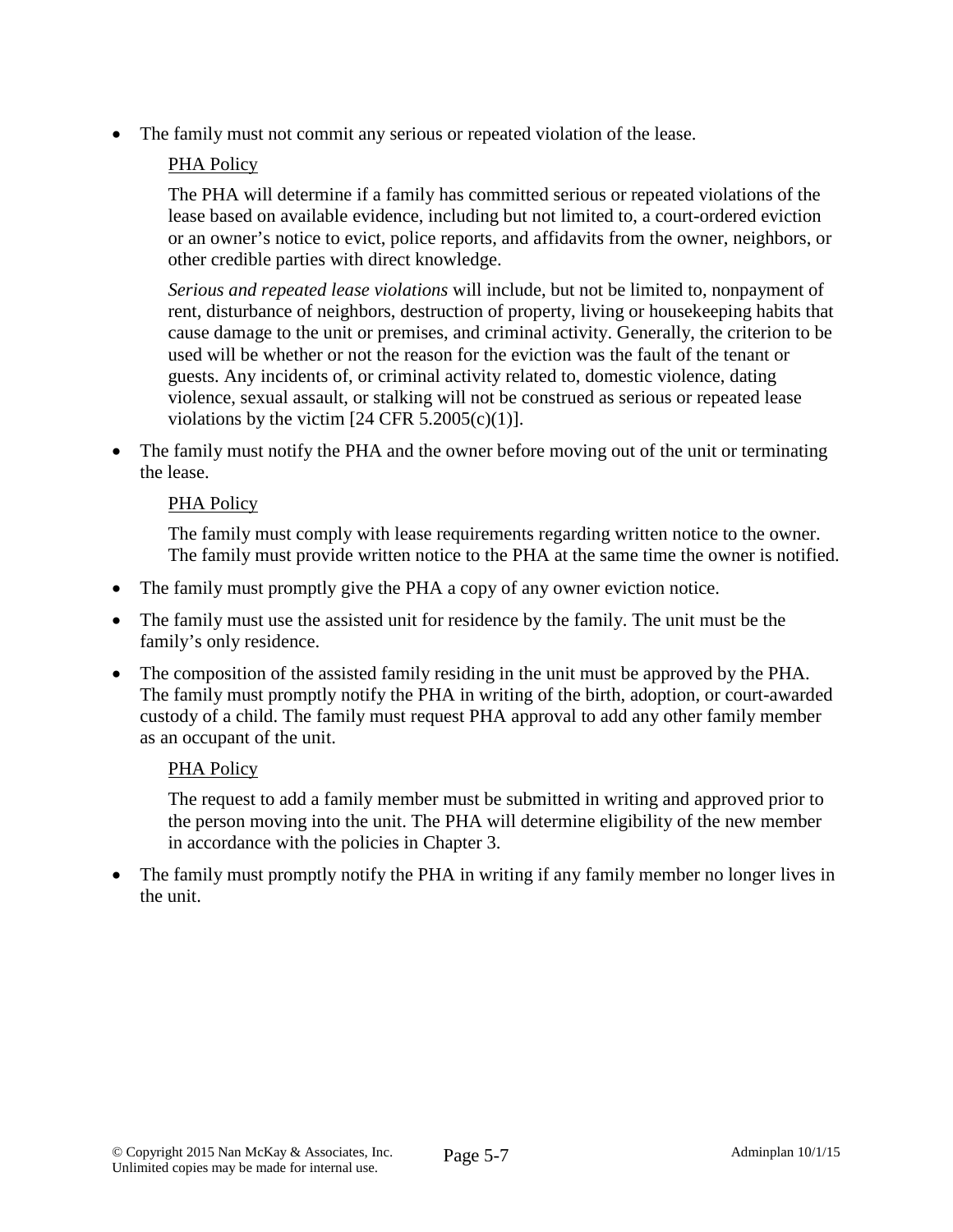- If the PHA has given approval, a foster child or a live-in aide may reside in the unit. The PHA has the discretion to adopt reasonable policies concerning residency by a foster child or a live-in aide, and to define when PHA consent may be given or denied. For policies related to the request and approval/disapproval of foster children, foster adults, and live-in aides, see Chapter 3 (sections I.K and I.M), and Chapter 11 (section II.B).
- The family must not sublease the unit, assign the lease, or transfer the unit.

## PHA Policy

Subleasing includes receiving payment to cover rent and utility costs by a person living in the unit who is not listed as a family member.

• The family must supply any information requested by the PHA to verify that the family is living in the unit or information related to family absence from the unit.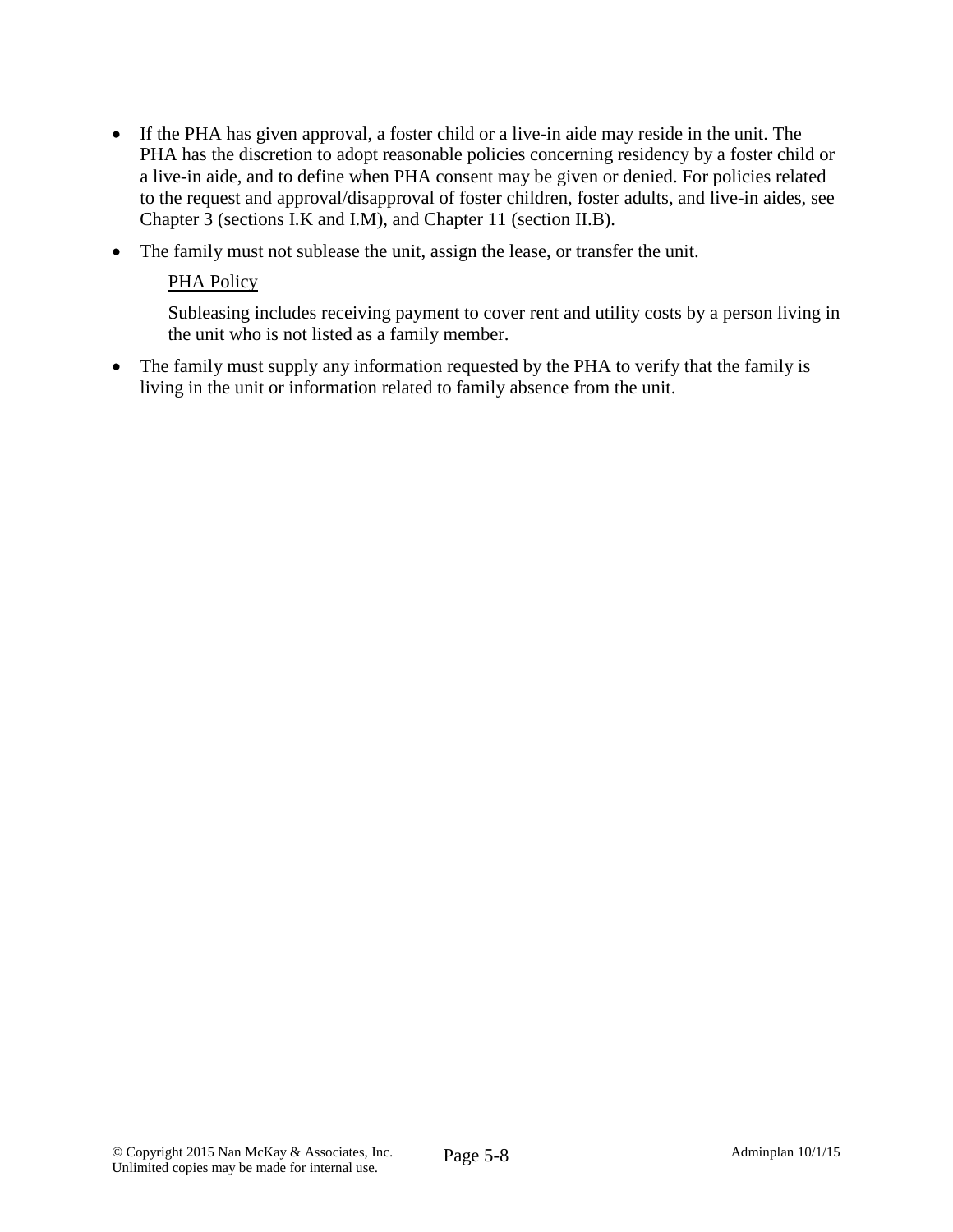• The family must promptly notify the PHA when the family is absent from the unit.

# PHA Policy

Notice is required under this provision only when all family members will be absent from the unit for an extended period. An extended period is defined as any period greater than 30 calendar days. Written notice must be provided to the PHA at the start of the extended absence.

- The family must pay utility bills and provide and maintain any appliances that the owner is not required to provide under the lease [Form HUD-52646, Voucher].
- The family must not own or have any interest in the unit, (other than in a cooperative and owners of a manufactured home leasing a manufactured home space).
- Family members must not commit fraud, bribery, or any other corrupt or criminal act in connection with the program. (See Chapter 14, Program Integrity for additional information).
- Family members must not engage in drug-related criminal activity or violent criminal activity or other criminal activity that threatens the health, safety or right to peaceful enjoyment of other residents and persons residing in the immediate vicinity of the premises. See Chapter 12 for HUD and PHA policies related to drug-related and violent criminal activity.
- Members of the household must not engage in abuse of alcohol in a way that threatens the health, safety or right to peaceful enjoyment of the other residents and persons residing in the immediate vicinity of the premises. See Chapter 12 for a discussion of HUD and PHA policies related to alcohol abuse.
- An assisted family or member of the family must not receive HCV program assistance while receiving another housing subsidy, for the same unit or a different unit under any other federal, state or local housing assistance program.
- A family must not receive HCV program assistance while residing in a unit owned by a parent, child, grandparent, grandchild, sister or brother of any member of the family, unless the PHA has determined (and has notified the owner and the family of such determination) that approving rental of the unit, notwithstanding such relationship, would provide reasonable accommodation for a family member who is a person with disabilities. [Form HUD-52646, Voucher]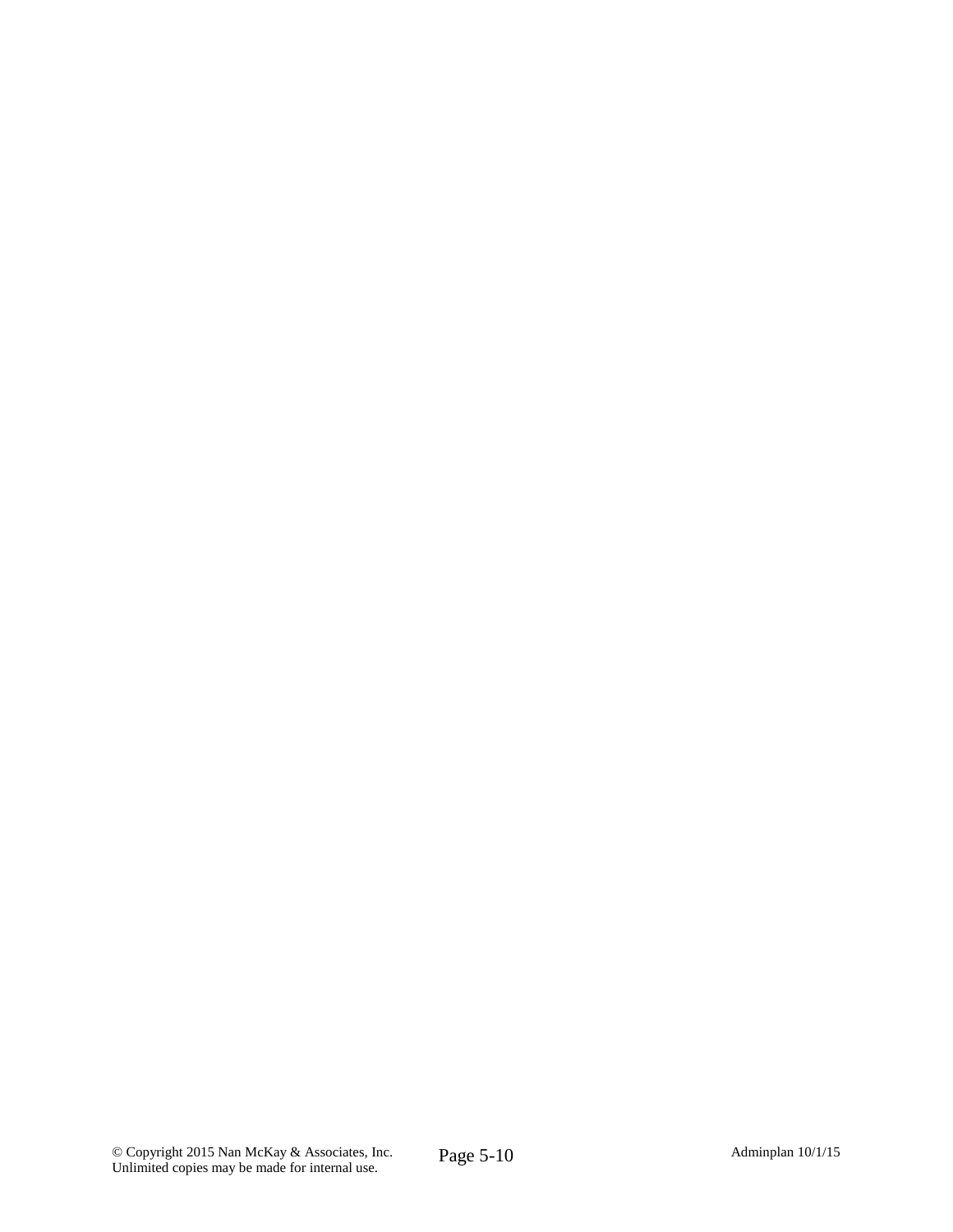## **PART II: SUBSIDY STANDARDS AND VOUCHER ISSUANCE**

### **5-II.A. OVERVIEW**

The PHA must establish subsidy standards that determine the number of bedrooms needed for families of different sizes and compositions. This part presents the policies that will be used to determine the family unit size (also known as the voucher size) a particular family should receive, and the policies that govern making exceptions to those standards. The PHA must also establish policies related to the issuance of the voucher, to the voucher term, and to any extensions of the voucher term.

# **5-II.B. DETERMINING FAMILY UNIT (VOUCHER) SIZE [24 CFR 982.402]**

For each family, the PHA determines the appropriate number of bedrooms under the PHA subsidy standards and enters the family unit size on the voucher that is issued to the family. The family unit size does not dictate the size of unit the family must actually lease, nor does it determine who within a household will share a bedroom/sleeping room.

The following requirements apply when the PHA determines family unit size:

- The subsidy standards must provide for the smallest number of bedrooms needed to house a family without overcrowding.
- The subsidy standards must be consistent with space requirements under the housing quality standards.
- The subsidy standards must be applied consistently for all families of like size and composition.
- A child who is temporarily away from the home because of placement in foster care is considered a member of the family in determining the family unit size.
- A family that consists of a pregnant woman (with no other persons) must be treated as a twoperson family.
- Any live-in aide (approved by the PHA to reside in the unit to care for a family member who is disabled or is at least 50 years of age) must be counted in determining the family unit size;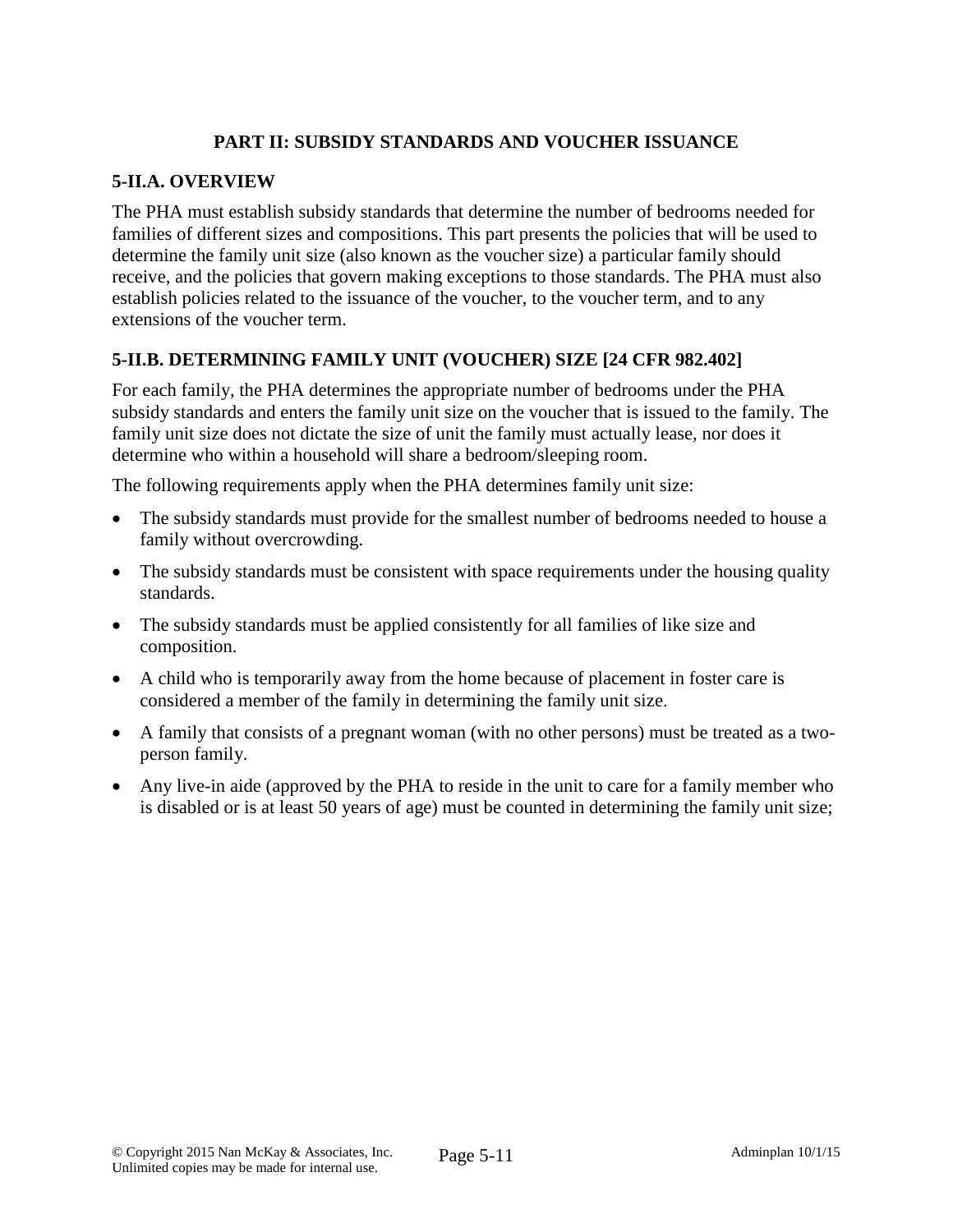• Unless a live-in-aide resides with a family, the family unit size for any family consisting of a single person must be either a zero- or one-bedroom unit, as determined under the PHA subsidy standards.

#### PHA Policy

The PHA will assign one bedroom for each two persons within the household, except in the following circumstances:

Persons of the opposite sex (other than spouses, and children under age 10) will be allocated separate bedrooms.

Live-in aides will be allocated a separate bedroom.

Single person families will be allocated one bedroom.

The PHA will reference the following chart in determining the appropriate voucher size for a family:

| <b>Voucher Size</b> | <b>Persons in Household</b><br>(Minimum – Maximum) |
|---------------------|----------------------------------------------------|
| 1 Bedroom           | $1 - 2$                                            |
| 2 Bedrooms          | $2 - 4$                                            |
| 3 Bedrooms          | $3-6$                                              |
| 4 Bedrooms          | $4 - 8$                                            |
| 5 Bedrooms          | $6 - 10$                                           |

### **Utility payment schedules- Regulation: 24 CFR 982.517**

The PHA shall use the appropriate utility allowance for the lesser of the size of dwelling unit actually leased by the family or the voucher size issued, as determined under the PHA subsidy standards.

In cases where a reasonable accommodation has been provided to a family that includes a person with disabilities, the PHA must use the appropriate utility allowance for the size of the dwelling unit actually leased by the family.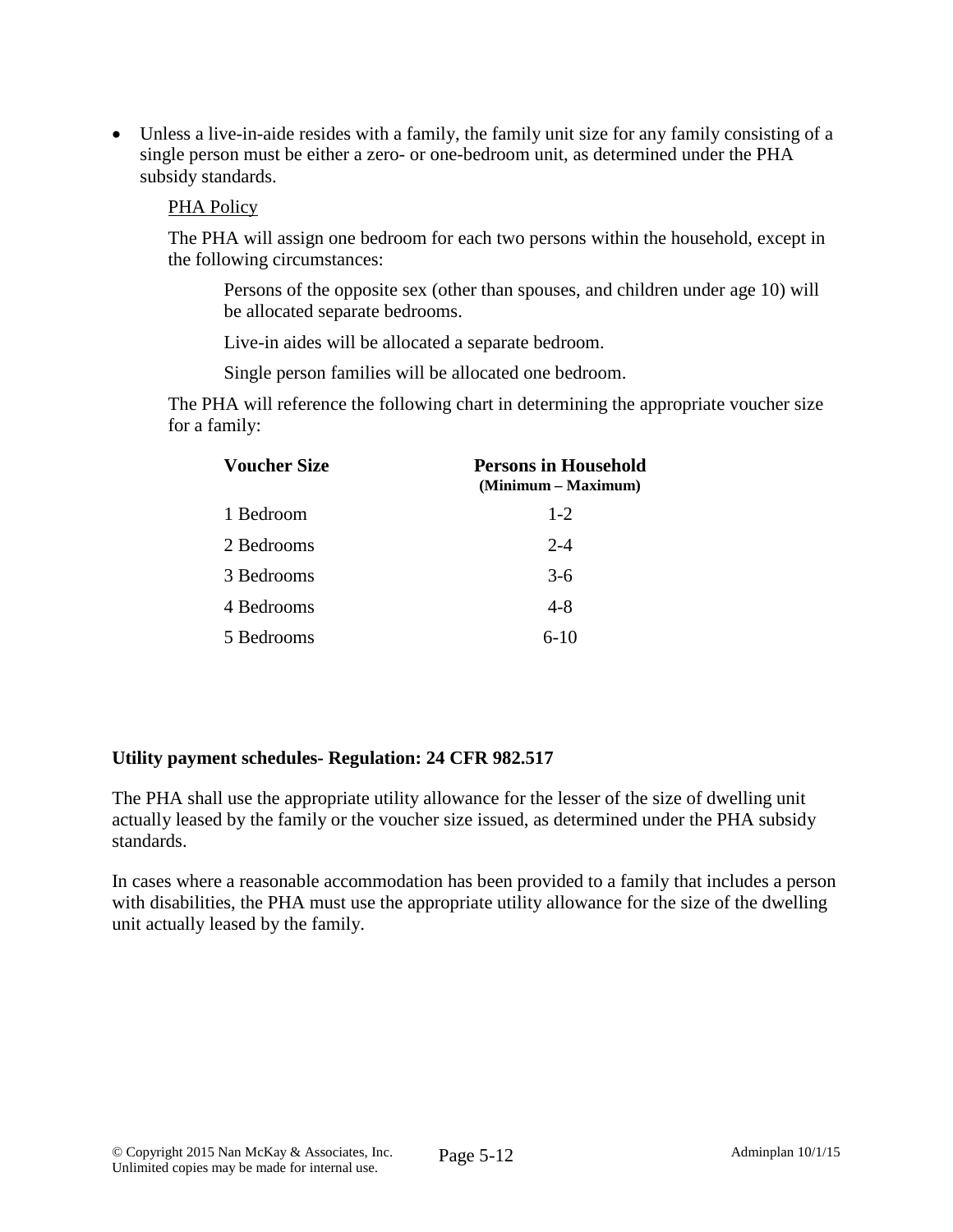# **5-II.C. EXCEPTIONS TO SUBSIDY STANDARDS**

In determining family unit size for a particular family, the PHA may grant an exception to its established subsidy standards if the PHA determines that the exception is justified by the age, sex, health, handicap, or relationship of family members or other personal circumstances [24 CFR 982.402(b)(8)]. Reasons may include, but are not limited to:

- A need for an additional bedroom for medical equipment
- A need for a separate bedroom for reasons related to a family member's disability, medical or health condition

For a single person who is not elderly, disabled, or a remaining family member, an exception cannot override the regulatory limit of a zero or one bedroom [24 CFR 982.402(b)(8)].

#### PHA Policy

The PHA will consider granting an exception for any of the reasons specified in the regulation: the age, sex, health, handicap, or relationship of family members or other personal circumstances.

The family must request any exception to the subsidy standards in writing. The request must explain the need or justification for a larger family unit size, and must include appropriate documentation. Requests based on health-related reasons must be verified by a knowledgeable professional source (e.g., doctor or health professional), unless the disability and the disability–related request for accommodation is readily apparent or otherwise known. The family's continued need for an additional bedroom due to special medical equipment must be re-verified at annual reexamination.

The PHA will notify the family of its determination within 10 business days of receiving the family's request. If a participant family's request is denied, the notice will inform the family of their right to request an informal hearing.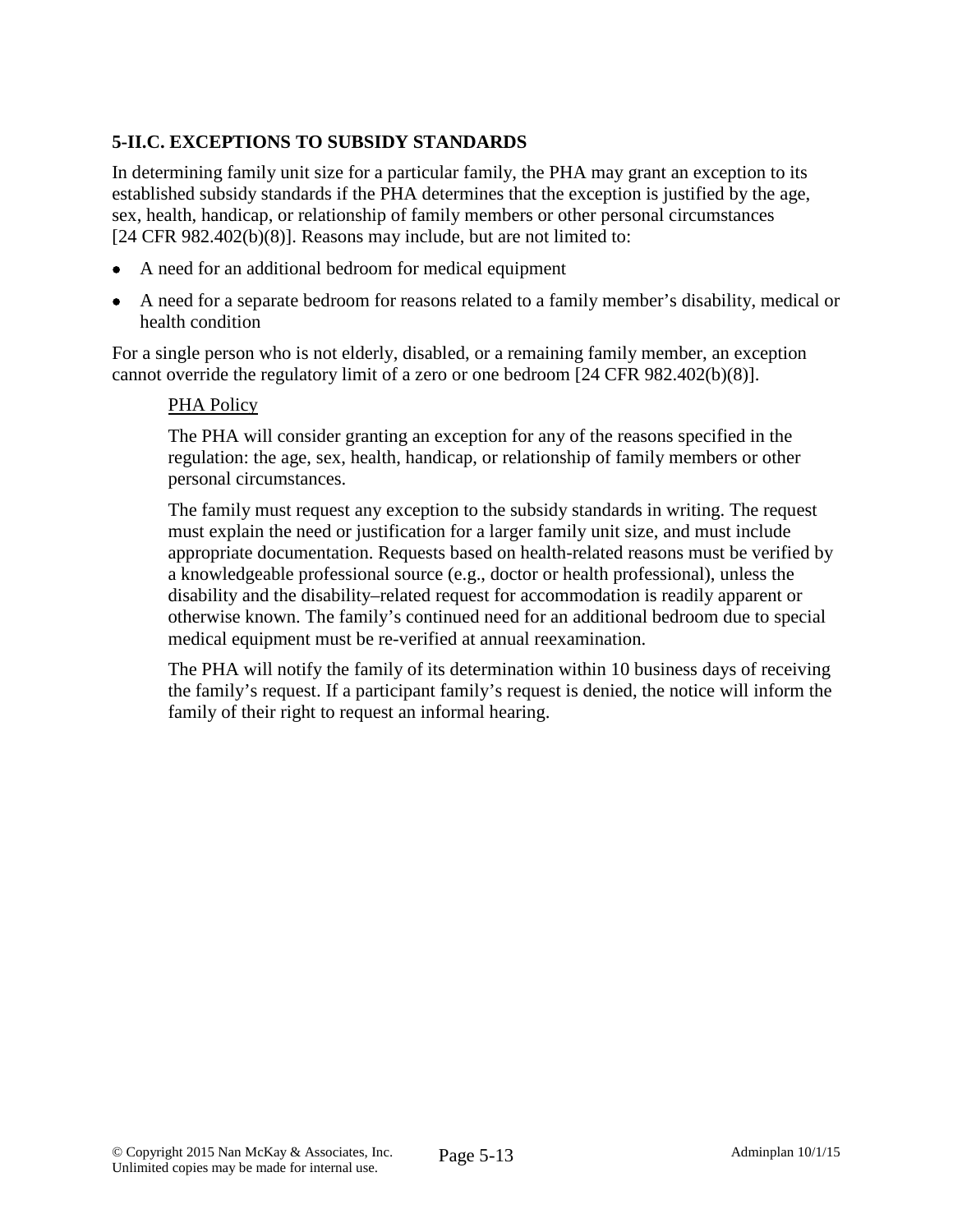# **5-II.D. VOUCHER ISSUANCE [24 CFR 982.302]**

When a family is selected from the waiting list (or as a special admission as described in Chapter 4), or when a participant family wants to move to another unit, the PHA issues a Housing Choice Voucher, form HUD-52646. This chapter deals only with voucher issuance for applicants. For voucher issuance associated with moves of program participants, please refer to Chapter 10.

The voucher is the family's authorization to search for housing. It specifies the unit size for which the family qualifies, and includes both the date of voucher issuance and date of expiration. It contains a brief description of how the program works and explains the family obligations under the program. The voucher is evidence that the PHA has determined the family to be eligible for the program, and that the PHA expects to have money available to subsidize the family if the family finds an approvable unit. However, the PHA does not have any liability to any party by the issuance of the voucher, and the voucher does not give the family any right to participate in the PHA's housing choice voucher program [Voucher, form HUD-52646]

A voucher can be issued to an applicant family only after the PHA has determined that the family is eligible for the program based on verification of information received within the 60 days prior to issuance [24 CFR 982.201(e)] and after the family has attended an oral briefing [HCV 8-1].

### PHA Policy

Vouchers will be issued to eligible applicants immediately following the mandatory briefing.

The PHA should have sufficient funds to house an applicant before issuing a voucher. If funds are insufficient to house the family at the top of the waiting list, the PHA must wait until it has adequate funds before it calls another family from the list [HCV GB p. 8-10].

### PHA Policy

Prior to issuing any vouchers, the PHA will determine whether it has sufficient funding in accordance with the policies in Part VIII of Chapter 16.

If the PHA determines that there is insufficient funding after a voucher has been issued, the PHA may rescind the voucher and place the affected family back on the waiting list.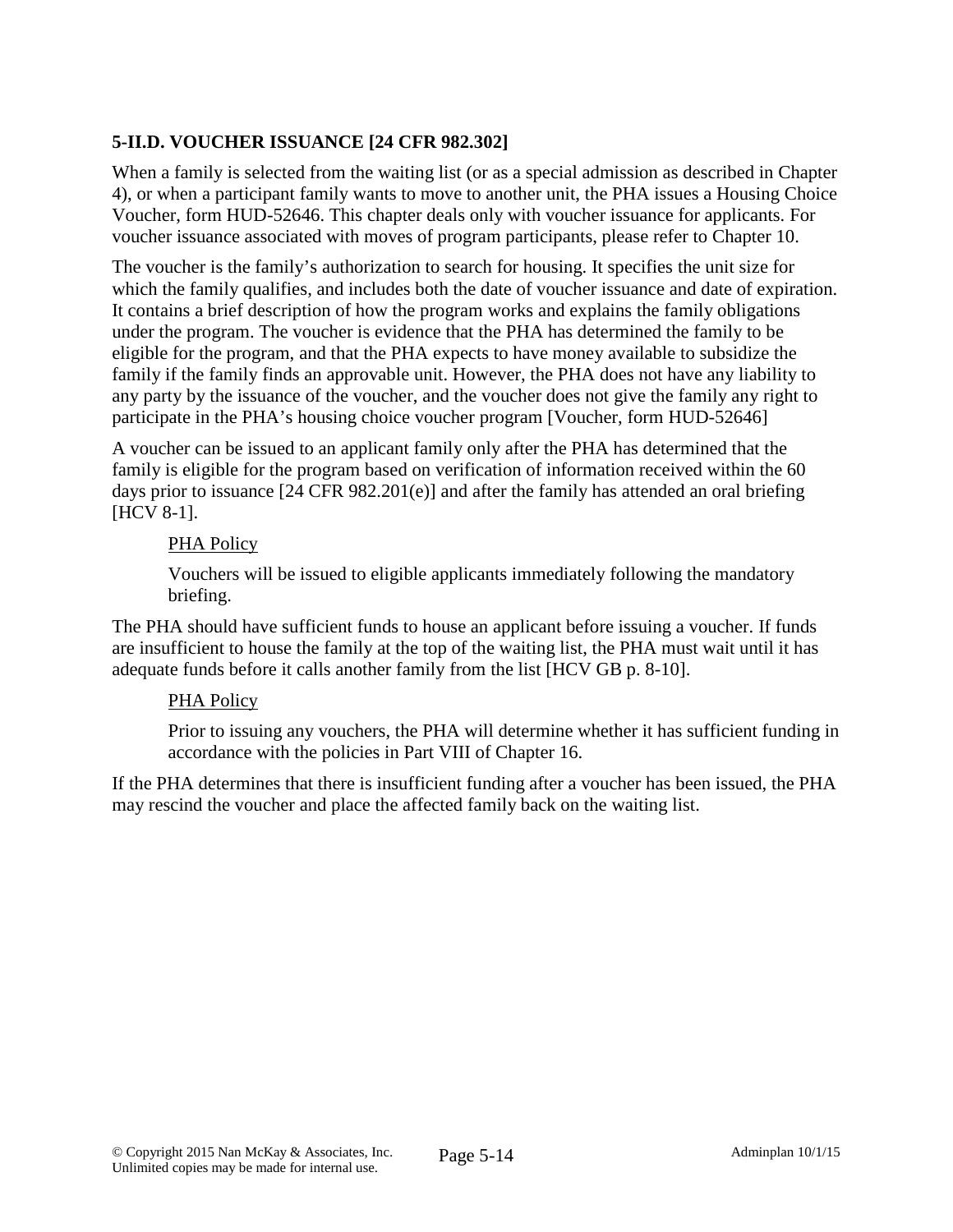# **5-II.E. VOUCHER TERM AND EXTENSIONS**

#### **Voucher Term [24 CFR 982.303]**

The initial term of a voucher must be at least 60 calendar days. The initial term must be stated on the voucher [24 CFR 982.303(a)].

#### PHA Policy

The initial voucher term will be 60 calendar days.

The family must submit a Request for Tenancy Approval and proposed lease within the 60-day period unless the PHA grants an extension.

#### **Extensions of Voucher Term [24 CFR 982.303(b)]**

The PHA has the authority to grant extensions of search time, to specify the length of an extension, and to determine the circumstances under which extensions will be granted. There is no limit on the number of extensions that the PHA can approve. Discretionary policies related to extension and expiration of search time must be described in the PHA's administrative plan [24 CFR 982.54].

PHAs must approve additional search time if needed as a reasonable accommodation to make the program accessible to and usable by a person with disabilities. The extension period must be reasonable for the purpose.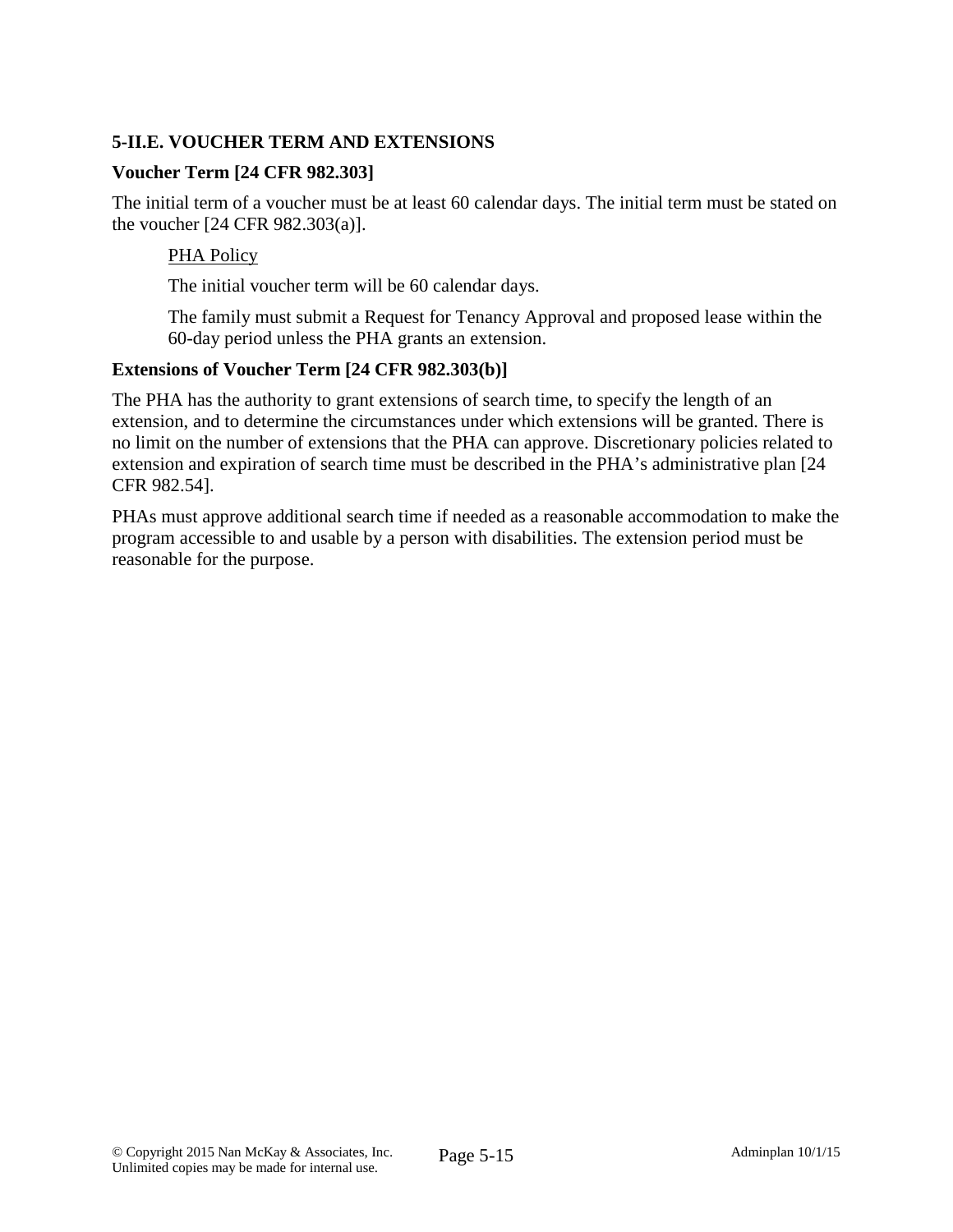The family must be notified in writing of the PHA's decision to approve or deny an extension. The PHA's decision to deny a request for an extension of the voucher term is not subject to informal review [24 CFR 982.554(c)(4)].

#### PHA Policy

The PHA may approve one 30-day extension upon written request from the family.

The PHA may approve additional extensions only in the following circumstances:

It is necessary as a reasonable accommodation for a person with disabilities.

It is necessary due to reasons beyond the family's control, as determined by the PHA. Following is a list of extenuating circumstances that the PHA may consider in making its decision. The presence of these circumstances does not guarantee that an extension will be granted:

Serious illness or death in the family

Other family emergency

Obstacles due to employment

Whether the family has already submitted requests for tenancy approval that were not approved by the PHA

Whether family size or other special circumstances make it difficult to find a suitable unit

Any request for an additional extension must include the reason(s) an additional extension is necessary. The PHA may require the family to provide documentation to support the request or obtain verification from a qualified third party.

All requests for extensions to the voucher term must be made in writing and submitted to the PHA prior to the expiration date of the voucher (or extended term of the voucher).

The PHA will decide whether to approve or deny an extension request within 10 business days of the date the request is received, and will immediately provide the family written notice of its decision.